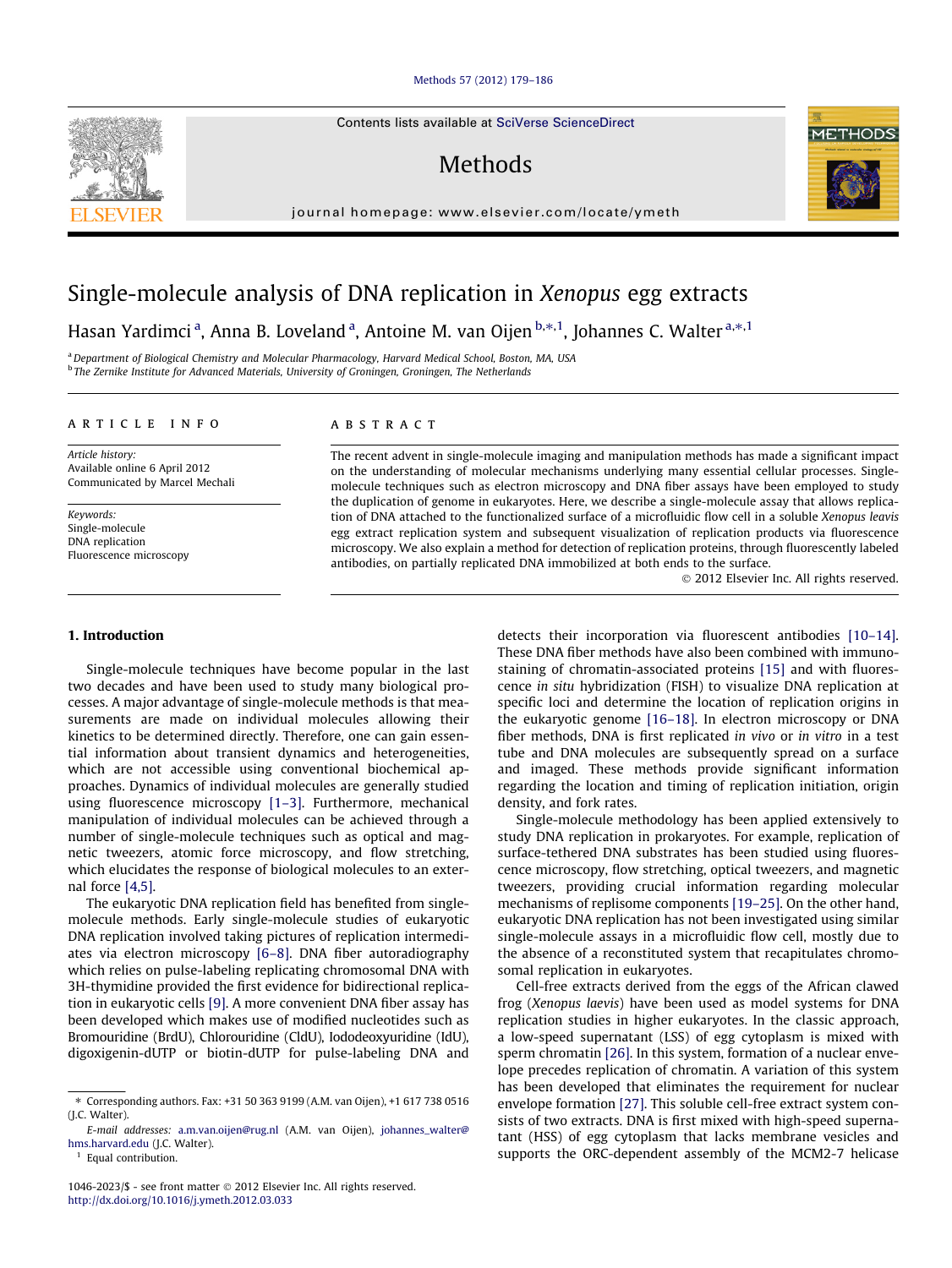into pre-replication complexes (pre-RC) on DNA (the ''licensing'' reaction). Licensed DNA is then added into a second, nucleoplasmic extract (NPE), leading to initiation of replication. Thus, HSS mimics the events of replication initiation that occur during the G1 phase of the cell cycle whereas NPE recapitulates the S phase. An important benefit of this approach is that it allows replication of virtually any DNA template such as  $\lambda$  DNA or circular plasmids.

In this review, we describe a technique that allows replication of surface-immobilized DNA in the nucleus-free Xenopus egg extract system. We first give a detailed protocol for construction of a microfluidic flow cell that is used as a platform to immobilize DNA substrates. We then describe end modification of  $\lambda$  DNA and subsequent tethering of DNA to the surface of a flow cell. Next, we define steps required for replication of surface-immobilized DNA using egg extracts, labeling replicated DNA, and subsequent visualization of replication products. Finally, we describe a method that allows immunostaining and imaging of replication proteins on individual, partially replicated and stretched DNA.

## 2. Description of methods

## 2.1. Flow cell preparation

Glass coverlips were cleaned and functionalized with partially biotinylated polyethylene glycol (PEG) as described in [\[28\]](#page-7-0). Briefly, 20 coverslips (VWR VistaVision 2.4  $\times$  6.0 cm No. 1.5) were placed in polypropylene staining jars (five coverslips per jar), rinsed with water and cleaned via sonication in anhydrous ethanol (EtOH) for 30 min. Subsequently, coverslips were rinsed with water and sonicated in 1 M potassium hydroxide (KOH) for 30 min. Sonication in EtOH and KOH was repeated for one more round. Water has to be completely removed from the jar for subsequent silane treatment. Therefore, coverslips were rinsed with acetone twice in the jar and sonicated in acetone for 10 min on the third rinse. Coverslips were then treated with silane (Sigma A3648) solution (2% volume/volume in acetone) by filling the jar with silane solution and shaking it for 2 min. To cure silane, coverslips were dried in an oven at 110 °C for 30 min. PEG (150 mg) (Lysan, mPEG-SVA-5000) and 3 mg biotin-modified PEG (Lysan, Biotin-PEG-SVA-5000) was dissolved in 1 ml sodium carbonate (1 M, pH 8.2). To functionalize coverslips, the PEG mixture was sandwiched between coverslips  $(100 \mu)$  PEG mixture per two coverlips) and incubated for 3 h. Finally, coverslips were separated, rinsed thoroughly with water, and air-dried. The coverlips were stored in a desiccator under vacuum for at least one month without significant loss of surface functionality. Before use, a coverslip was cut in half with a diamond-tipped glass scribe (SPI Supplies, 06004-AB) and the unused piece was placed back in the desiccator for later use. Twenty microliter of streptavidin (1 mg/ml in PBS pH 7.5, Sigma–Aldrich, S4762) was mixed with 100  $\mu$ l blocking buffer (20 mM Tris pH 7.5, 50 mM NaCl, 2 mM EDTA, 0.2 mg/ml BSA), spread on the biotinylated surface of the coverslip, and incubated for at least 30 min. A glass (VWR, 48300–025) or quartz (Technical Glass, 1 mm thick, 2  $\times$  5 cm) slide was cut to dimensions of 1.5  $\times$  2 cm ([Fig. 1](#page-2-0)A). Using a drill machine (Dremel, Model 395) and a diamond-tipped bit, two holes (1.4 cm apart) were drilled on the slide with appropriate sizes to tightly accommodate inlet (Intramedic, PE20; inner diameter 0.015", outer diameter 0.043") and outlet (Intramedic, PE60; inner diameter 0.03", outer diameter  $0.048$ ") polyethylene tubing. A piece of double-sided tape (Grace Bio-Labs, 0.12 mm thick) that is protected by a transparent plastic on one side and white paper on the other was used to construct the flow cell. A rectangular channel with a width of 1.5–2 mm and a length that is sufficient to cover both holes on the microscope slide was drawn on the paper side and subsequently cut out of the tape with a razor blade. The plastic side was peeled off, the tape was adhered to the slide, and edges of the tape flanking sides of the slide were removed using a razor blade. The streptavidinated coverslip was washed with distilled water, dried using compressed air, and attached to the slide via the double-sided tape after peeling off the paper side of the tape. To form a good seal between the coverslip and the slide, a tip of a plastic tweezer (SPI Supplies, K35A) was pressed against the coverslip surface and air was removed from the interface. The inlet and outlet tubing (both 10 cm in length) were attached to the flow cell [\(Fig. 1](#page-2-0)B). Outer edges of the slide and tubing were sealed with epoxy (Devcon, 5 min Epoxy). After the epoxy set, blocking buffer was slowly drawn into the flow cell using a 1 ml syringe and 21 gauge needle through the outlet tubing and incubated for at least 15 min before use.

It is important to avoid air bubbles in the flow cell as they may cause shearing of surface-immobilized DNA. Therefore, blocking buffer (5–10 ml in a 15 ml tube) and other buffers to be drawn into the flow cell at a later stage of the experiment were degassed in a desiccator under vacuum for at least one hour at room temperature. Occasional tapping of the desiccator helps dislodging bubbles from the tube walls and thus removal of air from buffer. This degassed blocking buffer was used in all subsequent washes. After the flow cell was assembled, it was placed on a microscope stage and secured with stage clips. Inlet tubing was then merged into a microcentrifuge tube filled with 1 ml blocking buffer that was supported by a binder clip on the stage. The outlet tubing was attached to a longer (30–40 cm) stretch of tubing via a double-sided needle. This tubing was then connected to a 5 ml syringe that was installed on an automated syringe pump (Harvard Apparatus, Pump 11 Plus Single Syringe). To remove air bubbles within the flow channel and tubes, blocking buffer was drawn in at a rate of  $150 \mu l/min$  while flicking the outlet tubing. This mechanical perturbing of the tubing was repeated until air bubbles were not visible anymore in the channel. Any small air bubble within the channel can be visualized using bright field illumination and  $10\times$  magnification objective through eyepiece.

Microscope slides can be reused after each experiment. To disassemble a flow cell, it was placed in acetone in a glass container and incubated overnight which dissolved the epoxy and doublesided tape. The slide was cleaned thoroughly by wiping with acetone before making a new flow cell. Functionalized coverslips were discarded after use.

## 2.2. Functionalization and immobilization of  $\lambda$  DNA

 $\lambda$  phage has a 48.5 kb linear genome with 12 base pairs (bp) complementary single-stranded DNA ends [\(Fig. 2A](#page-2-0)). To biotinylate the left end of  $\lambda$  DNA, 50 µl of  $\lambda$  DNA (0.5 mg/ml, New England Biolabs (NEB), N3011) was 5' phosphorylated using T4 polynucleotide kinase (T4 PNK, 1  $\mu$ l of 10 U/ $\mu$ l, NEB, M0201) at 37 °C in 1 $\times$  T4 PNK buffer (70 mM Tris pH 7.6, 10 mM  $MgCl<sub>2</sub>$ , 5 mM DTT) for 3 h. 10 µl of 10 µM biotinylated oligonucleotide (5'-AGGTCGCCGCC-TEG-Biotin-3', Integrated DNA Technologies (IDT)) complementary to the left end of  $\lambda$  DNA was also phosphorylated with T4 PNK (1  $\mu$ l of 10 U/ $\mu$ l) by incubating at 37 °C for 3 h in 1 × T4 PNK buffer. For annealing, phosphorylated  $\lambda$  DNA (50 µl) and the biotin-modified oligonucleotide (1  $\mu$ l of 10  $\mu$ M) was mixed into 0.45 ml of 1  $\times$  T4 Ligase buffer (NEB, 50 mM Tris pH 7.5, 10 mM  $MgCl<sub>2</sub>$ , 10 mM DTT). The mixture was then heated to 65  $\degree$ C for 5 min, and slowly cooled down to room temperature on a heat block. To ligate the oligonucleotide to  $\lambda$  DNA, ATP (final concentration of 10 mM) and T4 DNA ligase (1  $\mu$ l of 440 U/ $\mu$ l, NEB, M0202) was added, and the mixture was further incubated at room temperature for 4 h. To tether  $\lambda$ DNA at only one end to the surface of the flow cell, the right end was subsequently annealed and ligated to a complementary unmodified oligonucleotide (5'-GGGCGGCGACCT-3', IDT) using the same method described above. 10-fold excess unmodified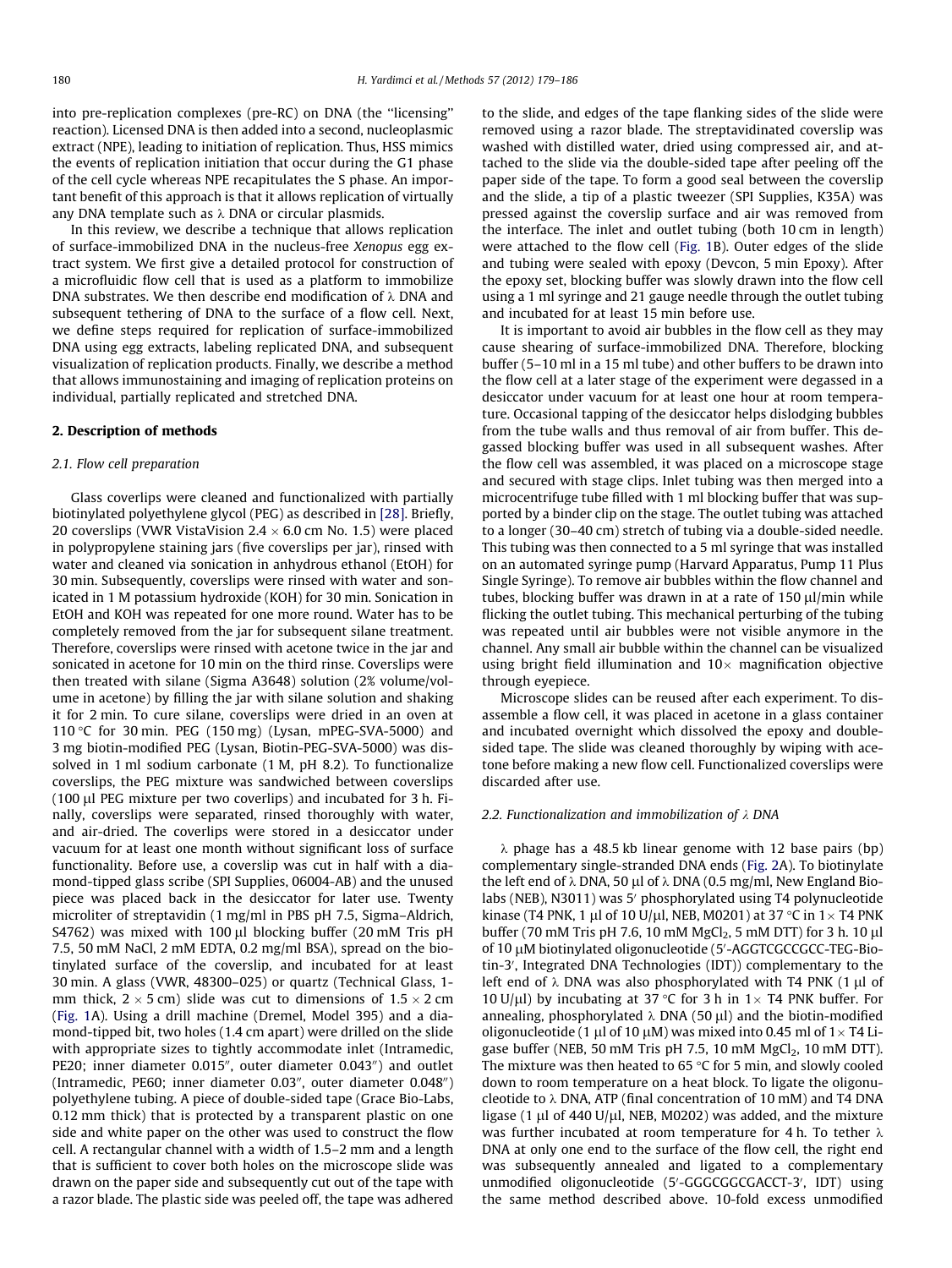<span id="page-2-0"></span>

Fig. 1. Assembly of a microfluidic flow cell for single-molecule experiments. (A) A glass slide with two holes, double-sided tape, and streptavidin functionalized coverslip were prepared prior to making a flow cell. (B) After the flow cell is assembled, inlet and outlet tubings were fixed and secured with epoxy as depicted. Edges of the coverslip were sealed to prevent formation of air bubbles within the flow channel.



Fig. 2. Single-molecule manipulation and visualization of  $\lambda$  DNA. (A) The sequence of 12 bp single stranded ends of  $\lambda$  DNA. (B) A cartoon demonstration of the experimental setup used for stretching and imaging DNA. (C) SYTOX images of a singly-tethered  $\lambda$  DNA molecule in the absence (i) and presence (ii) of buffer flow: (iii) SYTOX image of a doubly-tethered  $\lambda$  DNA molecule stretched to 78% of the contour-length in the absence of flow; (iv) A  $\lambda$  DNA molecule was stretched to 88% of the contour length by including 100  $\mu$ M chloroquine in buffer (bar 2  $\mu$ m). Adapted with permission from [\[30\].](#page-7-0)

oligonucleotide was added to saturate any complementary free biotinylated oligonucleotide remaining from the first ligation.

To couple the modified DNA to the surface of the flow cell, biotin-modified  $\lambda$  DNA was diluted 20-fold in blocking buffer, 0.1 ml of diluted DNA was drawn into the flow cell (50  $\mu$ l/min), and incubated for 5–10 min (Fig. 2B). Further incubation leads to higher surface coverage with DNA. To remove unbound DNA, the flow cell was washed with 0.5 ml blocking buffer. At this stage,  $\lambda$  DNA can be labeled and visualized using SYTOX Orange (Invitrogen, S11368), a fluorescent dye that intercalates into double-stranded DNA (dsDNA). To label  $\lambda$  DNA, SYTOX was diluted to a concentration of 15 nM in blocking buffer, drawn into the flow cell at the desired rate, and tethered  $\lambda$  DNA molecules were imaged as described in Section [2.6](#page-6-0) (Fig. 2B and C). To remove SYTOX, the flow cell was washed with blocking buffer for 5 min at a rate of 100  $\mu$ l/min. We note that we did not stain DNA with SYTOX prior to replication reaction unless necessary. Other fluorescent DNA intercalating agents such as YOYO-1 can be used to label dsDNA. We prefer to use SYTOX because unlike YOYO-1, it can easily be removed from DNA by washing the flow cell with blocking buffer. In addition, YOYO-1 induces more photo-cleavage of dsDNA than SYTOX Orange upon excitation.

To attach both ends of the DNA to the surface of the flow cell, the left end of  $\lambda$  DNA was biotin modified as described above, while the 12 bp overhang on the right end was initially left unmodified. This substrate was then tethered to the surface as described above. To stretch  $\lambda$  DNA and tether its right end to the surface, biotin modified oligonucleotide complementary to the right end of  $\lambda$ DNA (5'-GGGCGGCGACCT-TEG-Biotin-3', IDT) was diluted to a concentration of 100 nM in blocking buffer and drawn into the flow cell at a rate of 100  $\mu$ l/min for 10 min. At this flow rate,  $\lambda$  DNA molecules that were attached at the left end to the surface were extended to 70–80% of the contour length of B-form DNA  $(16.5 \,\mu m)$ by buffer flow and annealed to the biotinylated oligonucleotide on the right end. The right end also attached to the surface via biotin-streptavidin making  $\lambda$  DNA molecules doubly-tethered (Fig. 2C-iii and [3B](#page-3-0)). Increasing the flow rate above 100  $\mu$ l/min had little further effect on stretching ([Fig. 3](#page-3-0)A–C). In order to stretch DNA further, we used chloroquine, which intercalates into and extends the contour length of double-stranded DNA [\[29\]](#page-7-0). A 40 mM chloroquine (Sigma, C6628) solution was prepared in distilled water and mixed with biotinylated oligonucleotide in blocking buffer at a final concentration of 100  $\mu$ M chloroquine and 100 nM oligonucleotide immediately before use. When this mixture was drawn at a rate of 100  $\mu$ l/min,  $\lambda$  DNA molecules were stretched to 85– 95% of the contour length of B-form DNA (Fig. 2C-iv and [3](#page-3-0)D). Higher chloroquine concentrations can be used to achieve even further stretching of  $\lambda$  DNA [\(Fig. 3](#page-3-0)E). Care needs to be exercised not to expose the flow cell to light in the presence of chloroquine which may lead to non-specific sticking of DNA to the surface. Finally,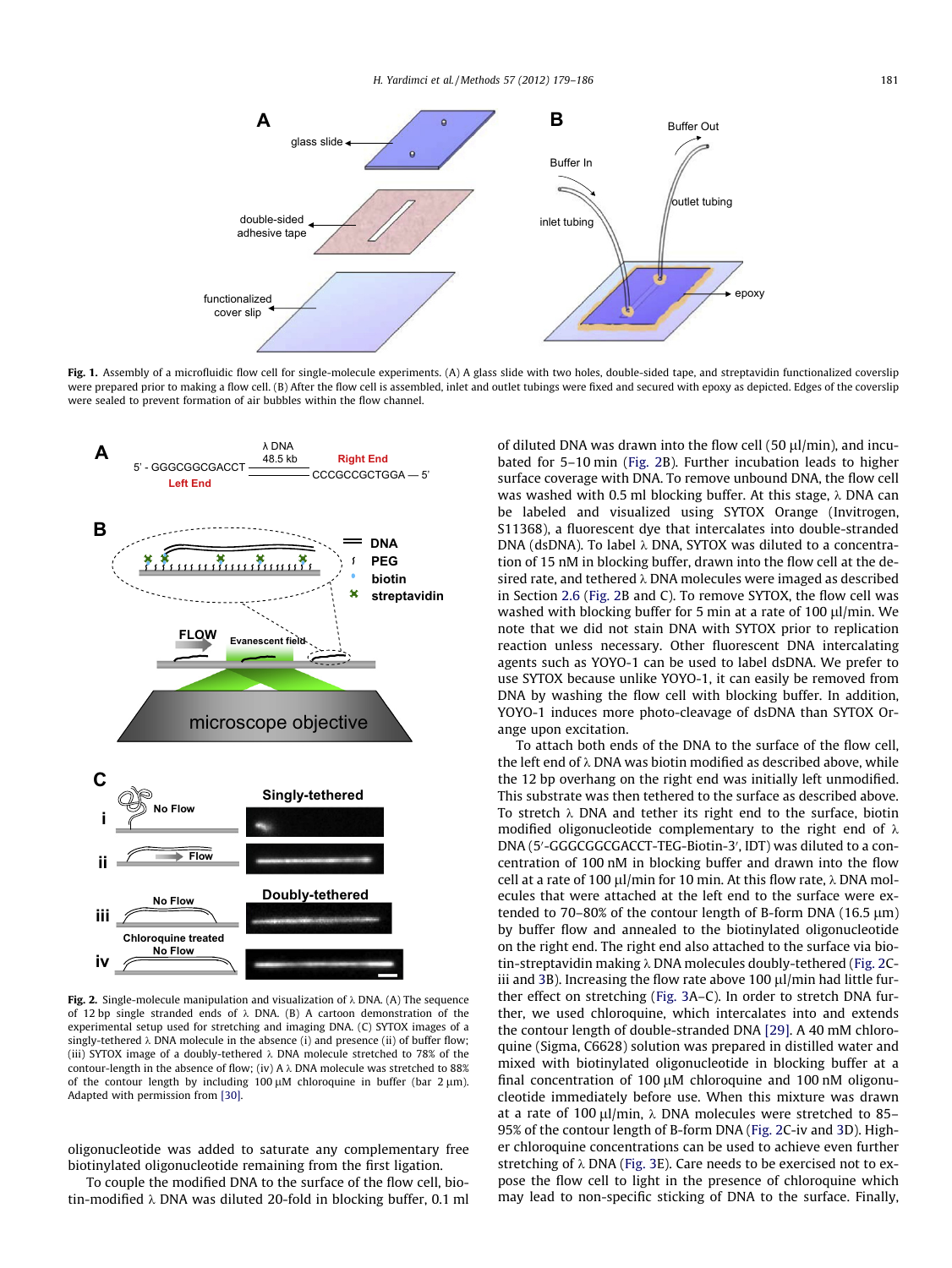<span id="page-3-0"></span>

Fig. 3. Histograms of extent of DNA stretching.  $\lambda$  DNA was flowed in at a constant rate into microfluidic flow cell at various rates in the absence (A–C) and presence (D–E) of chloroquine. End-to-end distance of individual molecules was determined from SYTOX images. Due to the presence of singly-tethered molecules that can be stretched with buffer flow, images were taken in the absence of flow to confirm that all stretched molecules were doubly-tethered. After washing off chloroquine, a fraction of DNA molecules became doubly-tethered giving rise to bimodal distribution in D and E. Adapted with permission from [\[30\]](#page-7-0).

chloroquine was removed by washing the flow cell with 0.5 ml blocking buffer (100  $\mu$ l/min). A significant fraction of  $\lambda$  DNA molecules were less stretched even in the presence of chloroquine probably because they became doubly-tethered after chloroquine was removed (Fig. 3D and E). Increasing the duration for which the chloroquine mixture was drawn (in the presence of biotinylated oligonucleotide) may reduce the number of such less stretched molecules.

### 2.3. Replication of immobilized DNA in Xenopus egg extracts

In the following subsections, we give step-by-step descriptions of the protocols used for replication of surface-tethered  $\lambda$  DNA in Xenopus egg extracts from multiple or single initiations on each DNA molecule. Using the protocols described here, we previously addressed whether the two MCM2-7 complexes that assemble at every origin of replication must remain coupled during replication [\[30\]](#page-7-0) as proposed in some models [\[31,32\].](#page-7-0) According to these models, DNA is pumped towards the interface between the two sister replisomes and newly replicated DNA is extruded laterally. If this model is correct, a DNA constrained at both ends should not serve as an efficient replication template due to the tension that accumulates on the unreplicated portions of the molecule. We showed that doubly-tethered DNA is as efficiently replicated in egg extracts as singly-tethered DNA from multiple initiations [\(Fig. 4](#page-4-0)), which contrasts to obligatory physical coupling of sister replisomes [\[30\]](#page-7-0). In addition, we demonstrated that a single pair of diverging forks can replicate doubly-tethered molecules to an extent greater than the slack originally present in the molecule ([Fig. 5A](#page-4-0)), suggesting that sister replisomes can uncouple after initiation and that uncoupling does not affect fork rates [\(Fig. 5B](#page-4-0)) [\[30\].](#page-7-0)

## 2.3.1. Assembly of pre-replication complexes on surface-immobilized  $\lambda$ DNA

Extracts were prepared as described [\[33\]](#page-7-0) and were stored at  $-80$  °C. An ATP regeneration system (ATP mix) was prepared just before use by mixing 5  $\mu$ l ATP (1 M, pH 7), 10  $\mu$ l phosphocreatine (1 M), and 0.5  $\mu$ l creatine phosphokinase (5 mg/ml). Thirty three microliter of HSS was thawed, supplemented with  $1 \mu$ l ATP mix and 0.5  $\mu$ l nocadozole (0.5 mg/ml) to avoid microtubule polymerization, and mixed thoroughly with a pipette. Extract was then spun at room temperature at 14,000 rpm for 5 min to spin down any membranes and to remove air bubbles. Supernatant was transferred to a new microcentrifuge tube and was further incubated for 5 min at room temperature.  $0.75 \mu$ l of "carrier" plasmid (pBluescript KII-, 200 ng/ $\mu$ l) was added into HSS to achieve a critical DNA concentration, which is required for formation of pre-RCs, including on the immobilized substrates [\[34\].](#page-7-0) Before extracts were introduced into the flow cell, inlet tubing was shortened by cutting it with a clean razor blade to a length of 5 cm to reduce the dead volume within the tubing. HSS supplemented with carrier DNA was then drawn into the flow cell at a rate of 10  $\mu$ l/min for 2 min and incubated for a further 10 min. The remaining HSS (supplemented with DNA) was stored at room temperature and used as described below. Flow of extract in the flow cell was confirmed by visualizing the movement of residual aggregates within the channel using bright field illumination.

To confirm that subsequent replication of  $\lambda$  DNA was MCM2-7 dependent, we added a final concentration of  $4 \mu$ M geminin into HSS (supplemented with ATP mix and nocadozole) before introducing the HSS into the flow cell as described above.

#### 2.3.2. Replication from multiple origins

During the HSS incubation, a  $15 \mu$ l NPE aliquot was thawed, supplemented with 1 µl ATP mix, and centrifuged for 5 min. After a further 5 min incubation at room temperature,  $10 \mu$ l of NPE was mixed with 10 µl HSS, 9 µl ELB (10 mM Hepes-KCl pH 7.7, 2.5 mM  $MgCl<sub>2</sub>$ , 50 mM KCl) and 1 µl of digoxigenin labeled dUTP (digdUTP, 200 mM, Roche Applied Science, 11093088910). This replication mixture was immediately drawn into the flow cell (2 min at 10  $\mu$ l/min), which led to replication initiation, and allowed to incubate for 15 min. The dig-dUTP was included to label replicated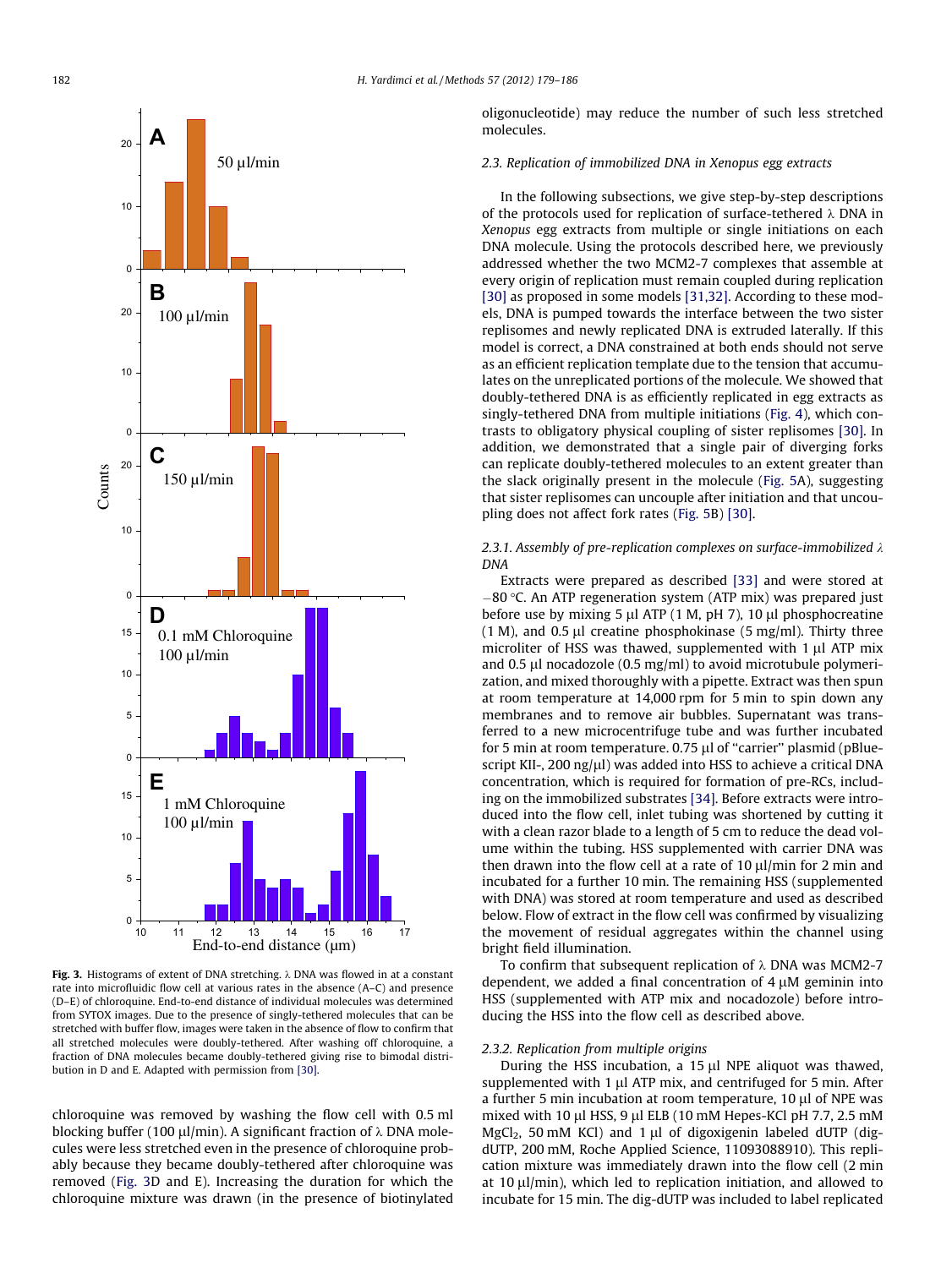<span id="page-4-0"></span>

Fig. 4. Replication of surface-immobilized  $\lambda$  DNA in Xenopus egg extracts from multiple initiations. (A) SYTOX (top) and anti-dig (bottom) images of partially replicated singly-tethered (i) and doubly-tethered (ii)  $\lambda$  DNA molecules after 15 min incubation in NPE. Anti-dig did not always stain replication bubbles evenly. Therefore, an anti-dig tract that was not interrupted by a region with intensity below a certain threshold was assigned to a single replication bubble. Blue bars represent location of individual replication bubbles; (iii) The presence of geminin in HSS inhibits replication of surface-immobilized DNA. (B) SYTOX (left) and corresponding anti-dig (right) images of a representative field of view containing many replicated singly-tethered  $\lambda$  DNA molecules after 15 min incubation in NPE. Images were recorded in the presence of buffer flow (125 µl/min). Many broken DNA molecules as well as concatemers of  $\lambda$  DNA were present on the surface. We only took full length monomeric  $\lambda$  DNA molecules into account in our analysis.  $(C)(i)$  Histogram of the number of replication bubbles per immobilized  $\lambda$  DNA detected through anti-dig tracts; (ii) Length distributions of replication bubbles; (iii) Histogram of replicated fraction of individual  $\lambda$  DNA molecules. Adapted with permission from [\[30\].](#page-7-0)



Fig. 5. (A) SYTOX (top), anti-dig (middle), and merged (bottom) images of singlytethered (i) and doubly-tethered (ii) k phage DNA molecules, which contain a single replication bubble. Experiments were performed under the conditions described in Section 2.3.3. (B) Distribution of the length of anti-dig tracts after 25 min dig-dUTP pulse in NPE on singly-tethered (black) and doubly-tethered (grey)  $\lambda$  DNA molecules. Adapted with permission from [\[30\].](#page-7-0)

regions (Fig. 4). DNA was stained with SYTOX, dig-dUTP was labeled with fluorescent antibody as described in Section [2.4](#page-5-0), and replicated DNA was visualized (see Section [2.6](#page-6-0) for details). SYTOX intensity was doubled in the replicated regions due to the presence of two daughter dsDNA molecules (Fig. 4A and B). Dig-dUTP incorporated tracts exactly matched the high intensity SYTOX regions (Fig. 4A and B). We note that replication bubbles labeled with dig-dUTP smaller than a diffraction-limited region (<1 kb) will not contain an obvious double SYTOX intensity due to the presence of unreplicated and replicated DNA within the same diffractionlimited region. The presence of geminin in HSS completely inhibited the double intensity SYTOX tracts as well as dig-dUTP incorporation, indicating that DNA synthesis occurred in an MCM2-7 dependent manner in our assay (Fig. 4A-iii). The average number of replication bubbles per  $\lambda$  DNA molecule (Fig. 4C-i) and the size of replication bubbles (Fig. 4C-ii) were consistent with replication kinetics observed in Xenopus egg extracts using DNA fiber assays ([\[11,13\],](#page-7-0) see [\[30\]](#page-7-0) for more details).

## 2.3.3. Replication from single origins

To limit the number of initiations to a single event per DNA template, we used  $p27<sup>Kip</sup>$ , which inhibits initiation by blocking Cdk2 activity [\[35\].](#page-7-0) Replication was initiated as described above with the exception that a smaller  $(15 \mu l)$  volume of replication mixture was drawn into the flow cell for 1 min at a flow rate of 10 ul/min. A second replication mixture was prepared by mixing 5 µl NPE, 5 µl HSS, 4 µl ELB and 1 µl p27<sup>Kip</sup> (2 mg/ml). This second mixture was drawn into the flow cell 2 min after the first replication mixture to prevent further initiations while allowing elongation and was incubated for 10 min. Under these conditions, the majority of molecules contained no replication bubble  $(\sim85-$ 90%),  $\sim$ 10% had a single replication bubble, and a small fraction (<5%) contained multiple replicons. To confirm bidirectional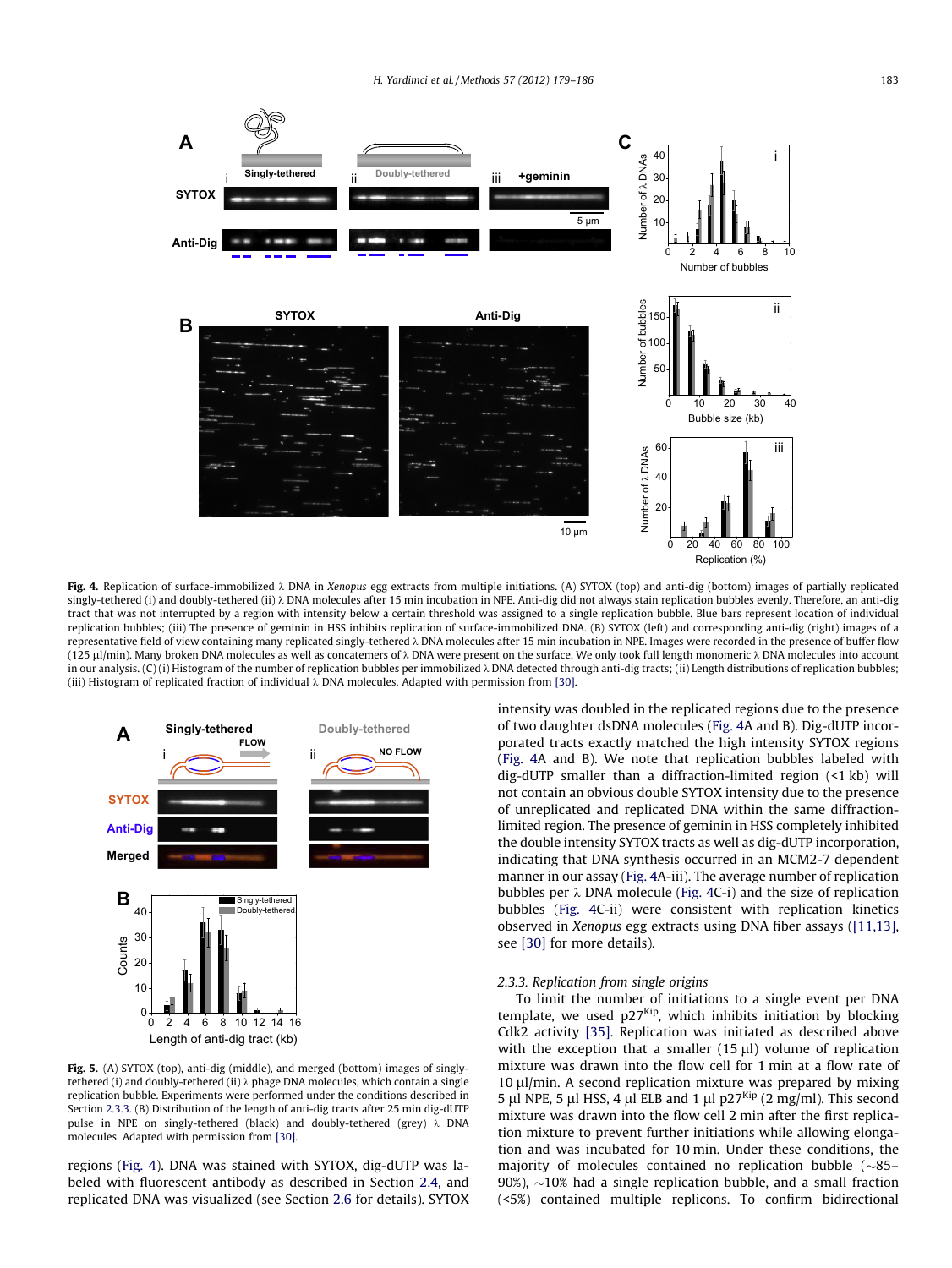<span id="page-5-0"></span>replication, a third extract that contains  $p27<sup>Kip</sup>$  and dig-dUTP (5  $\mu$ l NPE, 5 µl HSS, 3 µl ELB, 1 µl p27<sup>Kip</sup> (2 mg/ml), 1 µl dig-dUTP  $(100 \text{ mM})$ ) was introduced  $(1 \text{ min at } 10 \text{ ul/min})$  and incubated for 25 min. Two dig-dUTP tracts were visible at the ends of each replication bubble consistent with bidirectional replication with the origin residing in the middle ([Fig. 5](#page-4-0)).

As explained in Section [2.3.1,](#page-3-0) licensing of surface-immobilized  $\lambda$ DNA requires the addition of a carrier plasmid, which will also undergo replication in the flow cell. To avoid this, a duplex linear DNA as short as 29 bp at a final concentration of 10 ng/ $\mu$ l was used instead of plasmid to increase the effective DNA concentration in HSS. Since pre-RC's cannot assemble on a 29 bp DNA [\[36\],](#page-7-0) this short duplex is not licensed in HSS. Replacing plasmid DNA with the short duplex during the licensing reaction had no visible effect on replication. However, we observed slower fork rates when plasmid was omitted from the replication mixture containing NPE. Therefore, after licensing reaction with HSS (supplemented with the short duplex), we used a replication mixture that contained plasmid DNA. To prevent licensing of this plasmid and its subsequent replication, we pre-incubated HSS with NPE before addition of plasmid. The high concentration of geminin in NPE was sufficient to prevent replication of this plasmid [\[37\].](#page-7-0) In summary, we used the following protocol to replicate surface immobilized  $\lambda$ DNA from a limited number of initiations in the absence of replicating plasmid:

- Mix 33 µl of HSS with 1 µl ATP mix and 0.5 µl nocadozole. Centrifuge 14,000 rpm for 5 min.
- Mix 0.5  $\mu$ l 29 bp duplex DNA (300 ng/ $\mu$ l) with 15  $\mu$ l HSS. Draw into the flow cell at 10  $\mu$ l/min for 1 min. Incubate for 10 min.
- $\bullet$  Mix 16 µl NPE with 1 µl ATP mix and spin down for 5 min.
- Mix 17 µl HSS (no DNA) with 17 µl NPE. Incubate 5 min. Add  $4 \mu$ I ELB and 1  $\mu$ I plasmid (75 ng/ $\mu$ I diluted in ELB) into 11  $\mu$ I HSS/NPE mix. Draw into the flow cell at a rate of  $10 \mu l/min$ for 1 min. Incubate for 2–3 min.
- Add 3.5 µl ELB, 1 µl plasmid (75 ng/µl), and 0.5 µl p27<sup>Kip</sup> (2 mg/ ml) into 11 µl HSS/NPE mix. Draw into the flow cell at a rate of 10  $\mu$ l/min for 1 min. Incubate for 12 min.
- Add 2.5 µl ELB, 1 µl plasmid (75 ng/µl), 0.5 µl p27<sup>Kip</sup> (2 mg/ml), and  $1 \mu$ l dig-dUTP (0.1 mM diluted in ELB) into  $11 \mu$ l HSS/NPE mix. Draw into the flow cell at a rate of 10  $\mu$ l/min for 1 min. Incubate for 25 min.

We note that HSS can be omitted from the replication mixture and that this does not inhibit replication. However, we found that the absence of HSS can affect fork elongation rates (and also initiation timing). A 1:1:1 ratio of HSS:NPE:ELB usually leads to the most initiations occurring 2 min after introduction. This ratio also yielded optimal fork rates (0.27 kb/min on average). However, the ratio may slightly change for different extract preparations. For example, another extract sample yielded similar fork rates at a ratio of 1.5:1:0.5 (HSS:NPE:ELB). In general, reducing the fraction of HSS in the mixture leads to lower fork rates and faster initiations. Although we do not know why HSS stimulates elongation kinetics while slowing initiation, it is likely due to the fact that the two extracts contain different concentrations of replication factors that may also differ for each extract preparation.

Finally, we should emphasize that the temperature can affect replication kinetics. We performed our experiments at room temperature (22 $\degree$ C). Lower temperatures can lead to delayed origin firing and possibly slower fork rates [\[38\].](#page-7-0)

## 2.4. Labeling replicated DNA

After incubating with replication mixture, the flow cell was flushed with SDS-containing buffer (20 mM Tris pH 7.5, 50 mM NaCl,  $12 \text{ mM}$  EDTA,  $0.1\%$  SDS,  $10 \text{ min}$  at  $25 \text{ ul/min}$  to remove any protein bound to DNA. As the presence of SDS may interfere with subsequent labeling of DNA, we removed SDS by washing the flow cell with blocking buffer for 10 min at a rate of  $25 \mu$ l/ min. We further passivated the surface by introducing casein  $(50 \mu l)$  of 0.4 mg/ml in ELB, Sigma, C-3400) and incubating for 10 min to reduce subsequent non-specific sticking of DNA to the surface. To label nascent DNA containing dig-dUTP, 0.25 µl fluorescein labeled anti-digoxigenin Fab fragments from sheep (anti-dig, 200 ng/ll, Roche Applied Sciences, 11207741910) was mixed into 200  $\mu$ l ELB supplemented with 50  $\mu$ l of casein (2 mg/ml) and drawn into the flow cell at a rate of 25  $\mu$ l/min for 8 min. The flow cell was then immediately flushed with blocking buffer (5 min at 25 µl/min). To label  $\lambda$  DNA, SYTOX (15 nM in blocking buffer) was drawn into the flow cell. We used low concentrations of SYTOX to prevent its detection in the fluorescein channel which is used for visualizing anti-dig. Singly-tethered DNA was imaged in the presence of buffer flow (SYTOX containing buffer at a rate of 100 µl/min) to stretch DNA, while doubly-tethered DNA can be imaged in the absence of buffer flow.

### 2.5. Immunostaining of replication proteins on stretched DNA

#### 2.5.1. Motivation

Proteins associated with the doubly-tethered  $\lambda$  DNA during replication can be detected after extract removal. For example, proteins that bind at the replication fork are expected to colocalize with replication bubble ends. Others, like PCNA (see [Fig. 6](#page-6-0)), may be distributed behind the replication fork (Anna B. Loveland et al., unpublished results). Using the immunostaining technique described here, their spatial distribution along the DNA can be determined.

### 2.5.2. Basic protocol

To maintain protein-DNA interactions for immunostaining, NPE was removed from the flow cell differently than for DNA staining alone. For immunostaining of PCNA on the DNA, we stopped the replication reaction with a flow of wash buffer 2 (10 mM Hepes pH 7.7, 300 mM KCl, 2.5 mM MgCl<sub>2</sub> supplemented with 0.1 mg/ ml BSA (New England Biolabs)) for 5 min at a rate of 20  $\mu$ l/min. Note that while this buffer is appropriate for PCNA, whose binding to chromatin is very salt-resistant [\[39\],](#page-7-0) it may not be appropriate for proteins whose DNA binding is sensitive to high salt. Next, a 25-min wash (10  $\mu$ l/min) with ELB++ (10 mM Hepes-KCl pH 7.7, 100 mM KCl, 2.5 mM  $MgCl<sub>2</sub>$ , 1 mg/ml BSA Fraction V (OmniPur Cat. # 2930, EMD)), a buffer containing a high concentration of BSA, was used to wash and block the surface of the flow cell.

Once the extract was removed and the surface blocked, both replicated DNA and DNA-bound protein were immunostained as follows. First, replication bubbles were stained for incorporated dig-dUTP by flowing in 0.2 ng/ $\mu$ l anti-dig in ELB++ at a flow rate of 10  $\mu$ l/min for 5 min. Afterwards, the Fab fragments were washed out with ELB++ at a flow rate of 10  $\mu$ l/min for 5 min. At this point, the presence of replication bubbles was verified by imaging the fluorescein channel. Next, a primary antibody recognizing the native-folded state of the protein of interest was introduced into the flow cell. Anti-Xenopus laevis PCNA IgG was isolated from immune serum [\[40\]](#page-7-0) on a Protein A Sepharose Fast Flow resin (GE Healthcare) and acid-eluted following manufacturer's protocol, dialyzed against  $1 \times PBS$ , and flash frozen in liquid nitrogen. For immunostaining, a fresh aliquot of the frozen stock was diluted to a concentration of 1.2 ng/ml in ELB++ and introduced into the flow cell at a rate of 10  $\mu$ l/min for 15 min. After a 5-min wash with ELB++, the anti-PCNA primary antibody was fluorescently detected with 2 ng/ $\mu$ l of Alexa Fluor<sup>®</sup> 647 goat anti-rabbit IgG (H + L) (Invitrogen, A21244) in ELB++ for 5 min at a flow rate of 10  $\mu$ l/min. The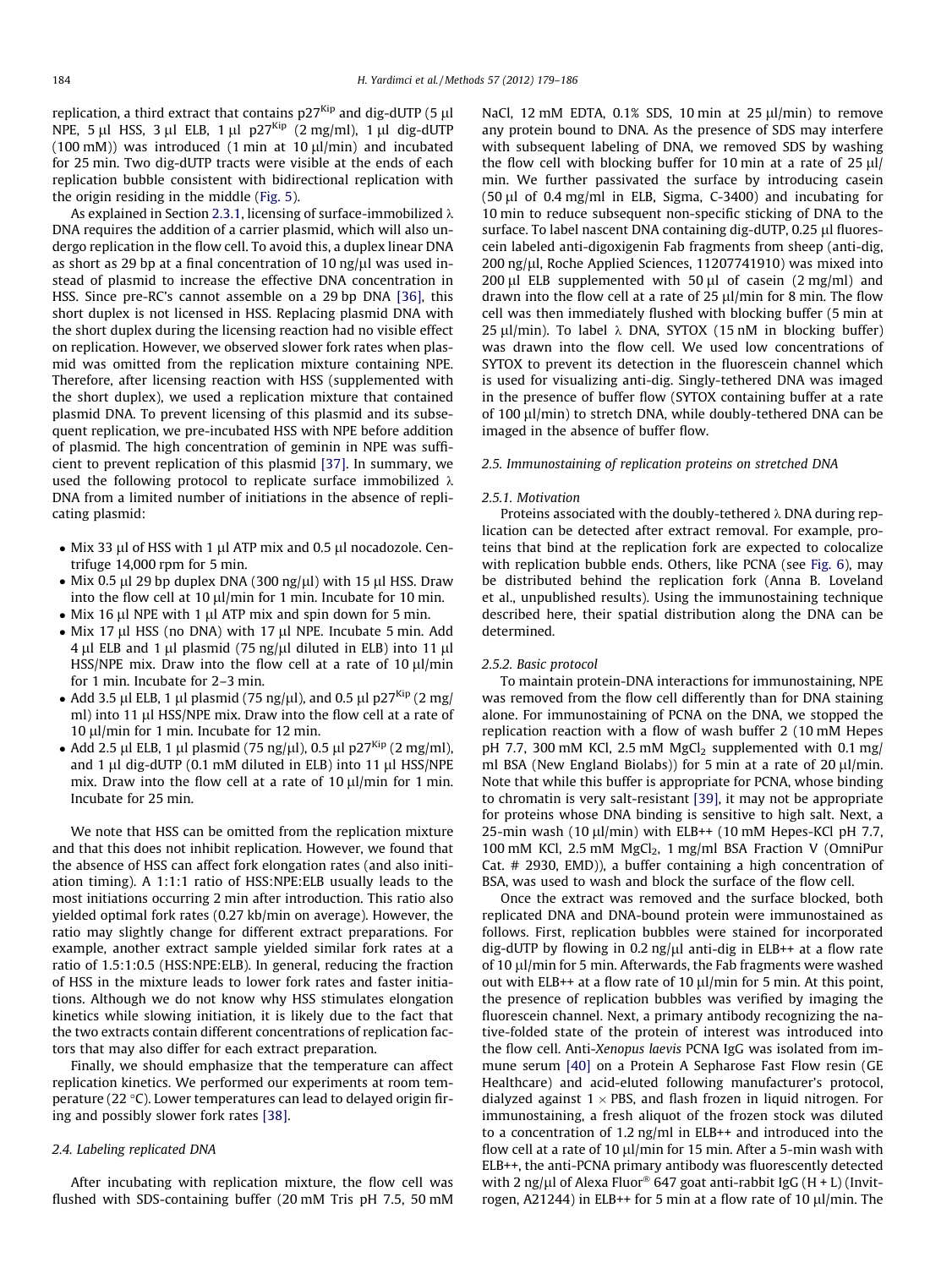<span id="page-6-0"></span>

Fig. 6. Immunostaining proteins bound to replicated DNA. (A) Scheme for immunostaining fork-bound PCNA. PCNA is first detected with a Rabbit anti-PCNA primary antibody. Second, the primary antibody is detected with an anti-Rabbit IgG conjugated to the fluorophore Alexa Fluor<sup>®</sup> 647. (B) Costaining of DNA, replicated DNA and PCNA. Following licensing in HSS, a 1:1:1 mix of HSS:NPE:ELB supplemented with ATP mix and 7  $\mu$ M dig-dUTP was drawn into the flow cell for 1 min at 10  $\mu$  per minute. Immediately afterwards, the original mix was replaced with an identical mix also supplemented with 66 µg/ml p27Kip to limit further initiation. Replication elongation was allowed to proceed to 25 min after initial NPE addition. Then, the extracts were washed out; incorporated dig-dUTP followed by PCNA was immunostained; and lastly SYTOX Orange was drawn into the flow cell as described in the text. Fluorescence of DNA, replication bubbles and PCNA were imaged with the appropriate excitation. The PCNA signals were observed to flank replication bubbles along DNA.

secondary antibody was removed with flow of ELB++ for 5 min at a flow rate of 10  $\mu$ l/min. Finally, dsDNA was co-stained by flowing in 25 nM SYTOX in ELB++ at a flow rate of 10  $\mu$ l/min and was continually refreshed at this flow rate for the subsequent imaging period.

Lastly, the fluorescence of replication bubbles, DNA, and the replication protein was imaged and the three fluorescent channels were co-aligned. For each field of view, images were collected in three different fluorescent channels (see Section 2.6 for details). Multiple fields are imaged until more than 50  $\lambda$  DNA molecules were recorded under a given condition. Due to an imperfect overlap of the three emission paths and sample drift, the three imaged channels were not perfectly aligned [\[41\]](#page-7-0). To register or co-align them, two or more diffraction-limited objects visible in all of the three channels were localized relative to each other. The difference vectors were used to translationally and/or rotationally shift the channels relative to one another to yield a co-aligned three channel image utilizing software packages like the MatLAB Image Process-ing Toolbox (The Mathworks Inc., Natick, MA) or ImageJ [\[42\].](#page-7-0) One excellent fiducial marker for registration was replicated, singlytethered  $\lambda$  DNA which was constrained with both antibodies and SYTOX Orange and which appeared as an almost diffraction-limited object. Alternatively, we also routinely flowed in 1:1000 Tetra-Speck Beads (100 nm, Invitrogen, T7279) in ELB++ for 20 s at a rate of 10  $\mu$ l/min and immediately washed them out to limit binding to 5–10 per field of view. Finally, the co-aligned images were displayed as an RGB image revealing the relative position and distribution of the protein, replication bubbles, and DNA.

#### 2.5.3. Other considerations

When designing single-molecule immunostaining experiments, care must be taken to include appropriate controls to recognize non-specific antibody binding and to limit replication to  $\lambda$  DNA. Negative controls should be used to ascertain the dependence of secondary antibody binding on the presence of the replication protein studied. The most straightforward control is to limit the extent of DNA replication and verify that the protein colocalizes only with anti-dig stained regions of DNA. Alternatively, the experiment can be repeated in the presence of a replication inhibitor, the staining procedure repeated and relative signals compared. Finally, we have occasionally observed binding of carrier plasmid DNA to  $\lambda$  DNA. The wash conditions described for the protein immunostaining experiments are not stringent enough to remove all bound plasmid DNA from  $\lambda$  DNA. If the carrier plasmid DNA was allowed to replicate, proteins bound to replication forks on plasmid and  $\lambda$  DNA would be immunostained. Thus, to restrict immunostaining to the individual replication forks on  $\lambda$  DNA, we only license  $\lambda$  DNA and not the carrier plasmid as described in Section [2.3.3.](#page-4-0)

#### 2.5.3.1. Tips.

- Never freeze the anti-digoxigenin-fluorescein Fab fragments (Roche) as this increases nonspecific binding. Instead, we have successfully stored the reagent at  $4^{\circ}C$  in the presence of 0.02% Sodium Azide for over a year.
- Always use SYTOX Orange stain last as it appears to crosslink protein to DNA and may interfere with wash out efficiency if used early on.
- Take care not to draw any air bubbles into the flow cell as this shears  $\lambda$  DNA off of the coverslip surface.
- TetraSpeck beads do not stick to the PEG functionalized glass but after exposure to extracts and subsequent wash-out, they exhibit increased non-specific binding to the surface.
- If DNA is not washed with SDS, as for replication protein immunostaining, the SYTOX intensity along the DNA will be less uniform and intensity doubling of replication bubbles will be less reproducible.

### 2.6. Microscopy

Fluorescence imaging was performed on an Olympus IX-71 inverted microscope equipped with a  $60\times$  oil objective (PlanApo,  $NA = 1.65$ , Olympus) and a  $1.6 \times$  magnification unit. The microscope and optics were built on a vibration-isolated optical table (Newport, RS1000). 488-nm, 568-nm, and 647-nm laser beams from a multi-wavelength Ar–Kr ion laser (Innova 70C-Spectrum, Coherent Inc.) were separately aligned to achieve total internal reflection mode through the rear port of the microscope. Intensity of each excitation wavelength was adjusted via continuously variable optical neutral density filters (Thorlabs, NDC-50C-2 M). Antidigoxigenin–fluorescein Fab fragments, marking replicated DNA, were imaged with 488-nm excitation  $(2.3 \text{ W/cm}^2, 100 \text{ ms})$  through a standard FITC filter set (Excitation: D480/30, Emission: D535/40, Dichroic: 505dclp; Chroma). SYTOX Orange, staining doublestranded DNA, was imaged with 568-nm excitation (3.5 W/cm<sup>2</sup>, 100 ms) through a custom filter set (Excitation: z568/10, Emission: ET620/60 Dichroic: T585lp; Chroma). Finally, the  $\alpha$ -PCNA signal was imaged with 647-nm excitation (0.16  $W/cm<sup>2</sup>$ , 100 ms) through